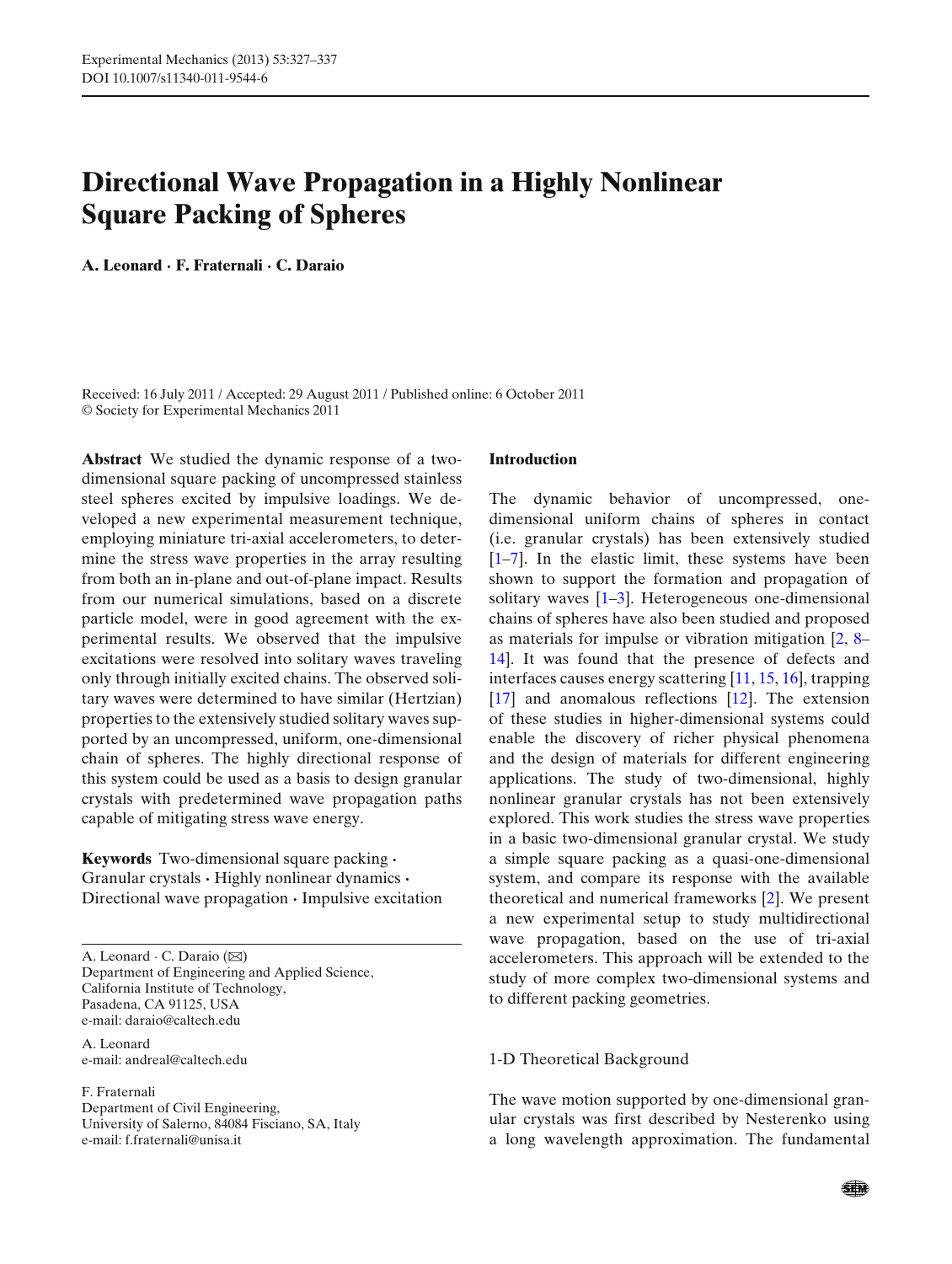<span id="page-1-0"></span>wave equation derived for the highly nonlinear response of uncompressed particles is,

$$
u_{tt} = -c^2 \left\{ (-u_x)^{\frac{3}{2}} + \frac{2R^2}{5} \left[ (-u_x)^{\frac{1}{4}} \left( (-u_x)^{\frac{5}{4}} \right)_{xx} \right] \right\}_x, (1)
$$

where *u* represents the displacement of the center of each sphere from its equilibrium position and  $c^2 =$  $\frac{2E}{\pi\rho(1-\nu^2)}$  [\[2](#page-9-0)]. Here R, E,  $\rho$ , and  $\nu$ , are the radius, Young's Modulus, density, and Poisson's ratio of the particles.

The propagating wave in the highly nonlinear regime can be described by a single hump of the periodic solution of equation  $(1)$   $[1, 2]$  $[1, 2]$  $[1, 2]$  $[1, 2]$ :

$$
v = V_s \left(\frac{5V_s^2}{4c^2}\right)^2 \cos^4\left(\frac{\sqrt{10}}{10R}x\right),\tag{2}
$$

where v is the particle velocity and  $V<sub>s</sub>$  is the wave speed. This solitary wave has a fixed wavelength of approximately 5 particle diameters and a wave speed that depends on its amplitude  $[1, 2, 6]$  $[1, 2, 6]$  $[1, 2, 6]$  $[1, 2, 6]$  $[1, 2, 6]$  $[1, 2, 6]$ :

$$
V_s = \left(\frac{16}{25}\right)^{\frac{1}{5}} c^{\frac{4}{5}} v_m^{\frac{1}{5}} = 0.68 \left(\frac{E}{R\rho^{\frac{3}{2}} \left(1 - v^2\right)}\right)^{\frac{1}{3}} F_m^{\frac{1}{6}},\qquad(3)
$$

where  $v_m$  is the maximum particle velocity and  $F_m$ the maximum compressive contact force. The existence of this compact solitary wave was first shown experimentally by Lazaridi and Nesterenko [\[3](#page-9-0)] and later confirmed experimentally [\[4–6,](#page-9-0) [10\]](#page-9-0) and numerically  $[7, 13, 16, 18-21]$  $[7, 13, 16, 18-21]$  $[7, 13, 16, 18-21]$  $[7, 13, 16, 18-21]$  $[7, 13, 16, 18-21]$  $[7, 13, 16, 18-21]$  by others. Additional studies related to the wave amplitude-wave speed scaling relation for uniform, uncompressed one-dimensional chains of spheres have confirmed both numerically [\[20](#page-9-0), [21](#page-9-0)] and experimentally [\[4](#page-9-0), [5](#page-9-0), [20](#page-9-0)] Nesterenko's analytic results (first half of equation  $(3)$ ).

### 2-D Background

For a simple cubic packing of spheres, Nesterenko suggested that waves should propagate similar to the one-dimensional case when the packing is excited parallel to the array of chains [\[2\]](#page-9-0). However, this has not been quantitatively verified experimentally until now. Past studies of the dynamic behavior of highly ordered two-dimensional granular crystals primarily focused on hexagonal packings [\[22–29](#page-9-0)], with very few studies considering square packings [\[25](#page-9-0), [26\]](#page-9-0). Additionally, studies concerning the amplitude-wave speed scaling relationship of highly ordered granular crystals consisted of hexagonal packings of spheres [\[22–24](#page-9-0), [30](#page-9-0)].

Numerical simulations employing the discrete element method (DEM) were used to study the stress wave propagation of uncompressed, two-dimensional granular crystals and were shown to be in good agreement with experimental results [\[25–28](#page-9-0), [31\]](#page-9-0). Sadd et al. used DEM simulations to investigate the stress wave propagation in a granular array of elliptical disks [\[26](#page-9-0)]. Past experiments on various packings of photoelastic elliptical disks concluded that contact normals and the vectors connecting particles' centers of mass influence wave propagation characteristics, such as load transfer path and load attenuation [\[25](#page-9-0)]. Specifically, Zhu et al. studied a square packing of elliptical disks and observed that the wave propagation was highly directional. They observed that inaccuracy of particle spacial arrangement attributed to only small amounts of energy transfer, if any, into chains adjacent to those initially excited in experiments (similar to what we observe in this work). More recently, Nishida et al. used DEM simulations to model the dynamic response of a two-dimensional hexagonal packing excited by a high velocity spherical projectile [\[28](#page-9-0)], and were able to obtain good agreement with experiments when comparing force history profiles along the opposite edge of the specimen.

Quantitative studies of wave propagation in twodimensional granular crystals present experimental challenges. For example, because of geometrical tolerances on the particles' shape, it is difficult to assemble an ordered packing reproducing the ideal configuration. In the ideal configuration, all particles have an equal number of contacts and equal equilibrium forces. However, in experiments if, for example, a single particle is too small, there will be a loss of contacts between neighboring particles. Additionally, if a single particle is too large, local compressive forces may exist at surrounding particle contacts. Several past works studied the effects of imperfections in twodimensional granular crystals and their role in the stress wave propagation [\[22–24](#page-9-0), [30\]](#page-9-0). While Herztian behavior predicts a  $n = \frac{1}{6}$  power-law between maximum force and wave speed (equation  $(3)$ ), it was found that the presence of defects tends to increase the wave propagation speed ( $n = \frac{1}{4}$  instead of  $\frac{1}{6}$ ), effectively inducing deviations from the theoretical Hertzian behavior. This deviation from Hertzian behavior was observed only for granular crystals with low precompression. Increasing the precompression applied on hexagonal arrays was seen to cause a transition to a fully Hertzian behavior [\[22–24,](#page-9-0) [30](#page-9-0)]. Future work on the dynamic behavior of highly ordered uncompressed two-dimensional granular crystals will be needed to fully understand the quantitative stress wave front properties in these systems, and to characterize how these properties depend on the underlying particle arrangement.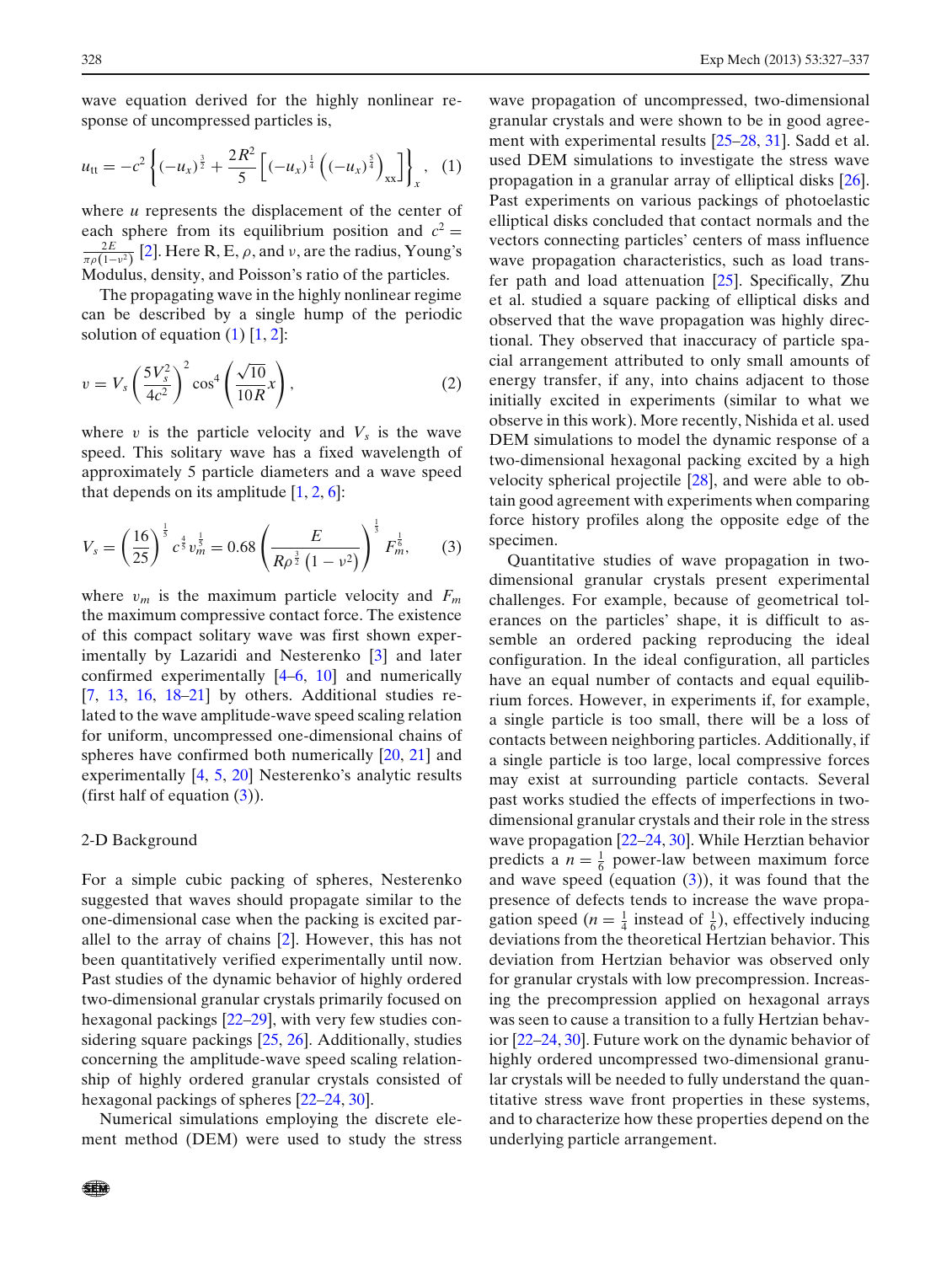Recently, Daraio et al. looked at the pulse splitting and recombination in a y-shaped granular network [\[32](#page-10-0)]. They demonstrated the ability to bend and split incident pulses, further suggesting the ability of granular systems to redirect mechanical energy.

### **Experimental Setup**

Experiments were performed on granular crystals assembled within a confining box composed of a flat polycarbonate bottom and delrin-lined walls. The array of particles consisted of a 20 by 20 square packing of stainless steel spheres. In order to achieve a uniform contact lattice, a slight tilt (less than 5 degrees) was applied to both the x- and y-directions. Two different impact conditions were considered: (1) in-plane, where the array was impacted between the two middle particles along the edge, and (2) out-of-plane, where the array was impacted between the four spheres at the center of the array (see Fig. 1). The system was excited impulsively by a stainless steel striker sphere, identical to the particles composing the crystal, impacting a resting striker sphere in direct contact with the array. The presence of the resting striker sphere allowed us to achieve a more repeatable, uniform impact compared



**Fig. 1** Schematic diagrams of the test configurations: (*Top*) view of the setup from the side, showing the position of the striker spheres (*dark grey*) and (*Bottom*) view of the setup from the top. The square array was a 20 by 20 packing of 19.05 mm diameter spheres. For the in-plane impacts, the striker sphere impacted the resting striker sphere in contact with edge particles  $X_1Y_{10}$  and  $X_1Y_{11}$ . For out-of-plane impacts, the striker sphere impacted the resting striker sphere in contact with central particles  $X_{10}Y_{10}$ ,  $X_{11}Y_{10}$ ,  $X_{10}Y_{11}$ , and  $X_{11}Y_{11}$ 

to the striker sphere directly impacting the array. For the in-plane impacts, a solenoid was used to impact the striker sphere, giving it a repeatable initial velocity. The striker's velocity was then measured with an optical velocimeter just before impacting the system. For the out-of-plane impacts, the striker sphere was dropped from some known height (through guide rails), and its initial velocity was calculated from the drop height.

Custom fabricated sensor particles (Fig. 2) replaced solid spheres at selected locations in the system to measure the particles' motion. These sensor particles consisted of a sphere with a central hole drilled in order to embed a pre-calibrated miniature tri-axial accelerometer (PCB 356A01 with sensitivity 0.51 mV/(m/s<sup>2</sup>)). The accelerometers required a signal conditioner (PCB 481A02) before being connected with the data acquisition board (NI BNC-2110 and NI PCI-6123 with simultaneous sampling rate up to 500 kS/s). The acceleration output from the sensor particles was directly compared with the acceleration of the center of mass of each particle obtained from the numerical simulations.

Previous experiments measured either the response along the edge of the granular crystal [\[3–5,](#page-9-0) [22](#page-9-0), [28\]](#page-9-0), the one-dimensional force components within the spheres [\[6](#page-9-0), [15,](#page-9-0) [16,](#page-9-0) [20](#page-9-0)], or required significant post-processing in order to obtain two-dimensional measurements from photoelastic particles [\[25,](#page-9-0) [33–36](#page-10-0)]. The use of tri-axial accelerometers allows for quick and accurate measurements of the response of individual particles in the granular crystals.

The use of accelerometers embedded inside selected particles did not alter the Hertzian contact between the sensor particles and their neighboring elements. However, the average mass of the solid stainless steel spheres was 28.79 g, whereas the average mass of the assembled sensor particles was 26.52 g (approximately 92% of the solid sphere mass). Recent experimental and simulation studies of mass defects in a



**Fig. 2** Schematic diagram of the assembled sensor particle: (*Left*) top view and (*Right*) cross-section view. The accelerometer is a 6.35 mm cube and the sphere is 19.05 mm in diameter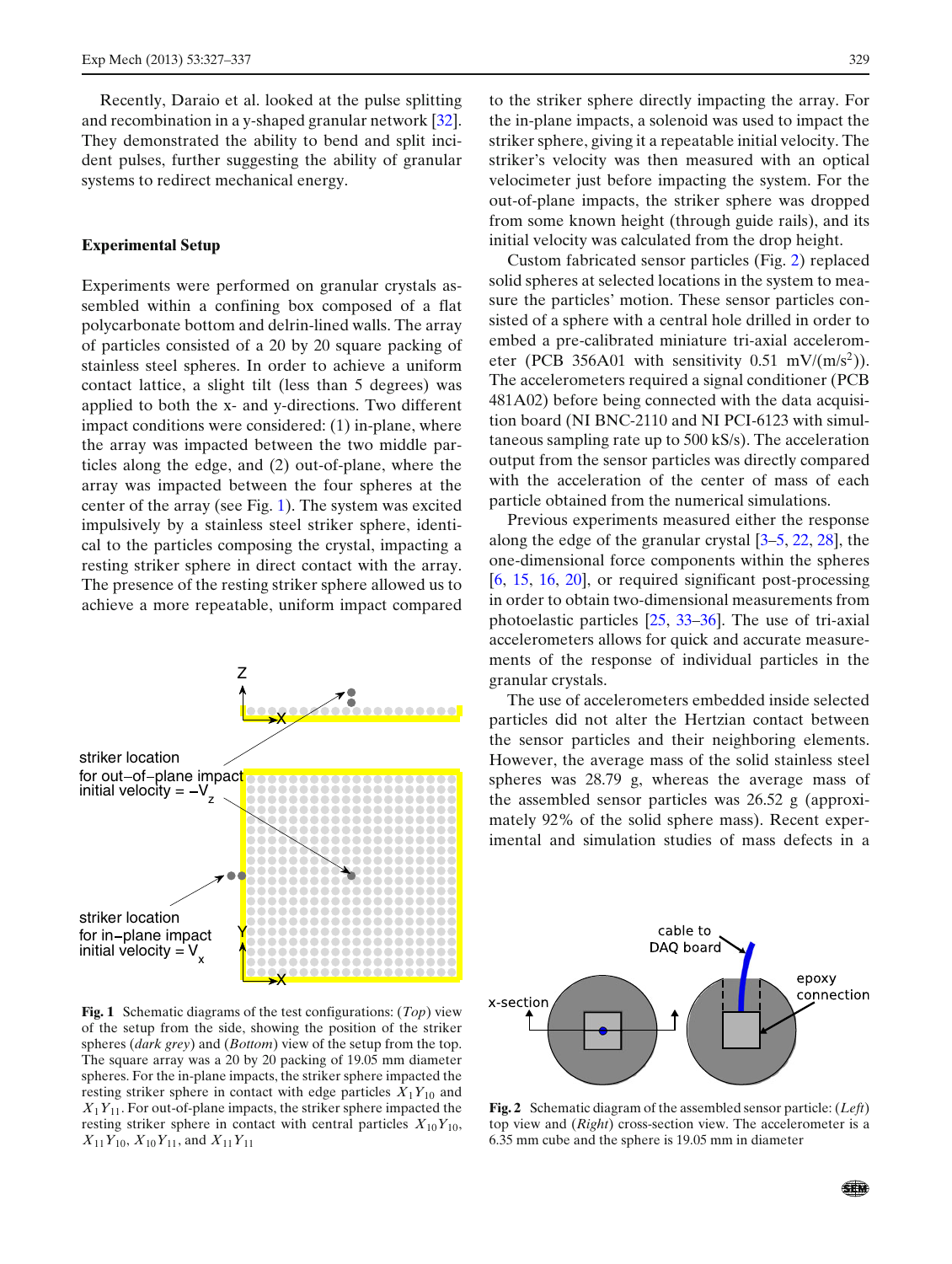one-dimensional, uncompressed chain of spheres have shown the presence of a localized mode as a result of traveling solitary waves interacting with a light mass intruder [\[15\]](#page-9-0). We performed systematic numerical simulations and experiments to determine the effect of the mass difference and the influence of the sensor particles on the propagation of the impulses in a onedimensional model system.

Numerical simulations were performed on a horizontal chain of 20 stainless steel particles impacted by an identical striker particle and bounded by a soft (delrin) wall at the far end. The 10th particle's mass was then varied from 50% to 100% of the solid (19.05 mm diameter) stainless steel sphere mass, while keeping the radius constant. As the mass of the tenth particle was decreased, a series of reflected waves around the light mass defect begin to emerge and grow in amplitude. It was determined that for an 8% mass reduction, as the one present in our experimental system, the amplitude of the largest reflection was less than 1.2% of the incident solitary wave amplitude. Since this reflection amplitude is potentially near the noise level observed in experiments (depending on the magnitude of excitation) it is reasonable to consider this phenomenon as having a negligible effect on the studied twodimensional systems.

To confirm this hypothesis, we performed an experimental study to determine the effect of the sensor particles replacing solid spheres. A nearly horizontal one-dimensional chain of 20 stainless steel spheres was assembled between two polycarbonate guide rails. A slight tilt (less than 5 degrees) was induced to ensure contact between all spheres. The chain was impacted by a striker particle, identical to those in the chain. The striker sphere was impacted by a solenoid to give it a repeatable initial velocity. At the far end of the chain, a dynamic load cell (PCB 208C02 with sensitivity 11,241 mV/kN) was placed in between a heavy mass aluminum block and the last particle. The baseline response (the case of no sensor particles) at the end of the chain was then compared with the force felt at the wall when sensor particles replaced the (a) 6th, (b) 11th, (c) 16th, (d) 11th and 16th, and (e) 6th, 11th, and 16th solid spheres. The experiment was repeated ten times for each configuration. No measurable variation in wavelength was seen and no clear trend was observed in the variation of wave amplitude at the wall when sensor particles were introduced in the system. In conclusion, there was no clear indication that the sensor particles measurably altered the response of the system, validating their use for additional studies.

In the two-dimensional setup, these sensors were used to measure the dynamic response of the granular crystal when subjected to both in-plane and out-ofplane impacts. The recorded experimental measurements were triggered when the excitation reached the first sensor particle. In numerical simulations the zero time represents the moment of striker impact. In order to compare experimental data with numerical simulations the experimental zero time was obtained using the measured wave speed and the known distance of the first sensor from the impact. Additional experiments were then performed for a variety of impact velocities in order to determined the amplitude-wave speed relationship and the wavelengths of the traveling pulses.

## **Numerical Simulations**

Numerical simulations were performed using a threedimensional discrete particle model, in which each sphere was modeled as a point mass connected by nonlinear (Herztian [\[37\]](#page-10-0)) springs. The simulations in this work used a forth order Runge Kutta scheme to integrate the nonlinear system of differential equations [\[2](#page-9-0)]:

$$
m_i \ddot{u}_i = A_{i,j_{-}} \left( (R_i + R_{j_{-}}) - (x_i - x_{j_{-}}) \right)^{\frac{3}{2}}_{+}
$$

$$
-A_{i,j_{+}} \left( (R_i + R_{j_{+}}) - (x_{j_{+}} - x_i) \right)^{\frac{3}{2}}_{+},
$$
(4)

where  $A_{i,j} = \frac{4}{3} \left( \frac{1 - v_i^2}{E_i} + \frac{1 - v_j^2}{E_j} \right)^{-1} \left( \frac{R_i R_j}{R_i + R_j} \right)^{\frac{1}{2}}$  and  $x_i$  represents either the x, y, or z position of the center of sphere *i*, which is in contact with *j* neighboring spheres (where the  $j$ - and  $j$ <sup>+</sup> neighbors have center locations in the negative and positive  $x_i$  directions, respectively). The notation  $(\Delta x)_+$  is used to describe the lack of stiffness in tension, where  $(\Delta x)_+ = \Delta x$  for  $\Delta x \ge 0$  and  $(\Delta x)_+ = 0$ otherwise. Walls were modeled as spherical particles of infinite radius. The effects of gravity [\[38](#page-10-0)] and dissipative losses present in experiments [\[39](#page-10-0)] were neglected in the numerical simulations. The material properties used in the calculations can be found in Table 1. We used experimentally measured impact velocities as input in the simulations.

**Table 1** Material properties [\(www.mcmaster.com,](http://www.mcmaster.com) [www.matweb.](http://www.matweb.com) [com,](http://www.matweb.com) [www.ePlastics.com\)](http://www.ePlastics.com)

| Material                   | Mass                  | Young's          | Poisson's |
|----------------------------|-----------------------|------------------|-----------|
|                            | density<br>$(kg/m^3)$ | modulus<br>(GPa) | ratio     |
| Stainless steel (type 316) | 8,000                 | 193              | 0.3       |
| Delrin                     | 1,400                 | 3.1              | 0.35      |
| Polycarbonate              | 1,200                 | 2.3              | 0.37      |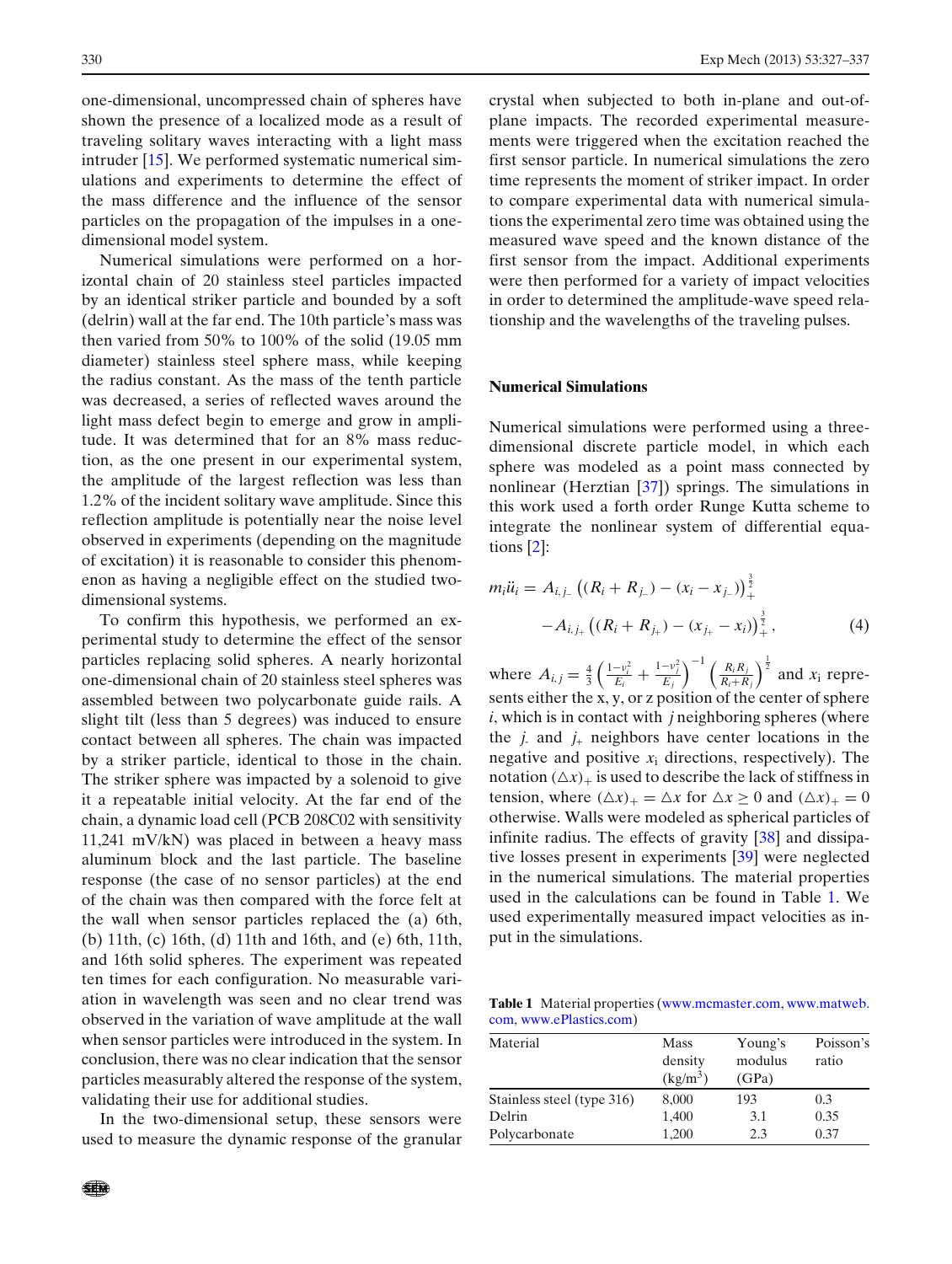

<span id="page-4-0"></span>

#### **Results and Discussion**

It is expected that under the impact conditions the square packing should behave similarly to a simple one-dimensional chain [\[1,](#page-9-0) [2\]](#page-9-0). For both in-plane and out-of-plane impacts, we observed that the impulsive excitations were resolved into solitary waves traveling through only initially excited chains of spheres. The properties of the traveling waves, including pulse length and the dependenace of wave speed on the maximum particle velocity, were calculated for experiments and numerical simulations. We found that the solitary waves propagating in these two-dimensional granular crystals had similar properties to those previously observed in accordance with Nesterenko's well know highly nonlinear one-dimensional theory [\[1,](#page-9-0) [2\]](#page-9-0).

#### Wave Propagation Path

When the square array was impacted in-plane, we observed solitary waves traveling through four chains: one through each of the two central chains and one through each of the two edge chains (Fig. 3). Numerical simulations revealed that of the total energy input into the system (by the striker spheres initial velocity), 71.5% went into the solitary waves traveling in the two central chains along the impact direction, and 24.5% into the waves traveling transversely through the edge chains. The remaining energy was lost in the rebounding of the striker spheres and the particles nearest the impact. In experiments, sensor particles were placed at selected locations within the granular crystal to capture the waves traveling through each of these chains. The signal recorded by the sensors was compared with numerical simulations. Figure 4 describes the motion of the particles in the two central chains and Fig. [5](#page-5-0) describes the motion of the particles in the two edge chains resulting from the in-plane impact. Experiments were repeated



**Fig. 4** Experimental and numerical simulation responses of the two central chains in the granular crystal resulting from an inplane impact. (**a**) Schematic diagram showing the experimental setup and the positions of the sensor particles (*shaded spheres* indicate particles excited by the impulse). (**b**) Signals recorded at the sensor locations. The *top panel* represents experimental results and the *bottom panel* the numerical simulations. In both experiments and simulations each particle's acceleration in the x-direction is plotted as a function of time. The experimental y-acceleration was nearly zero for all sensor locations (zero in simulations) and was therefore not plotted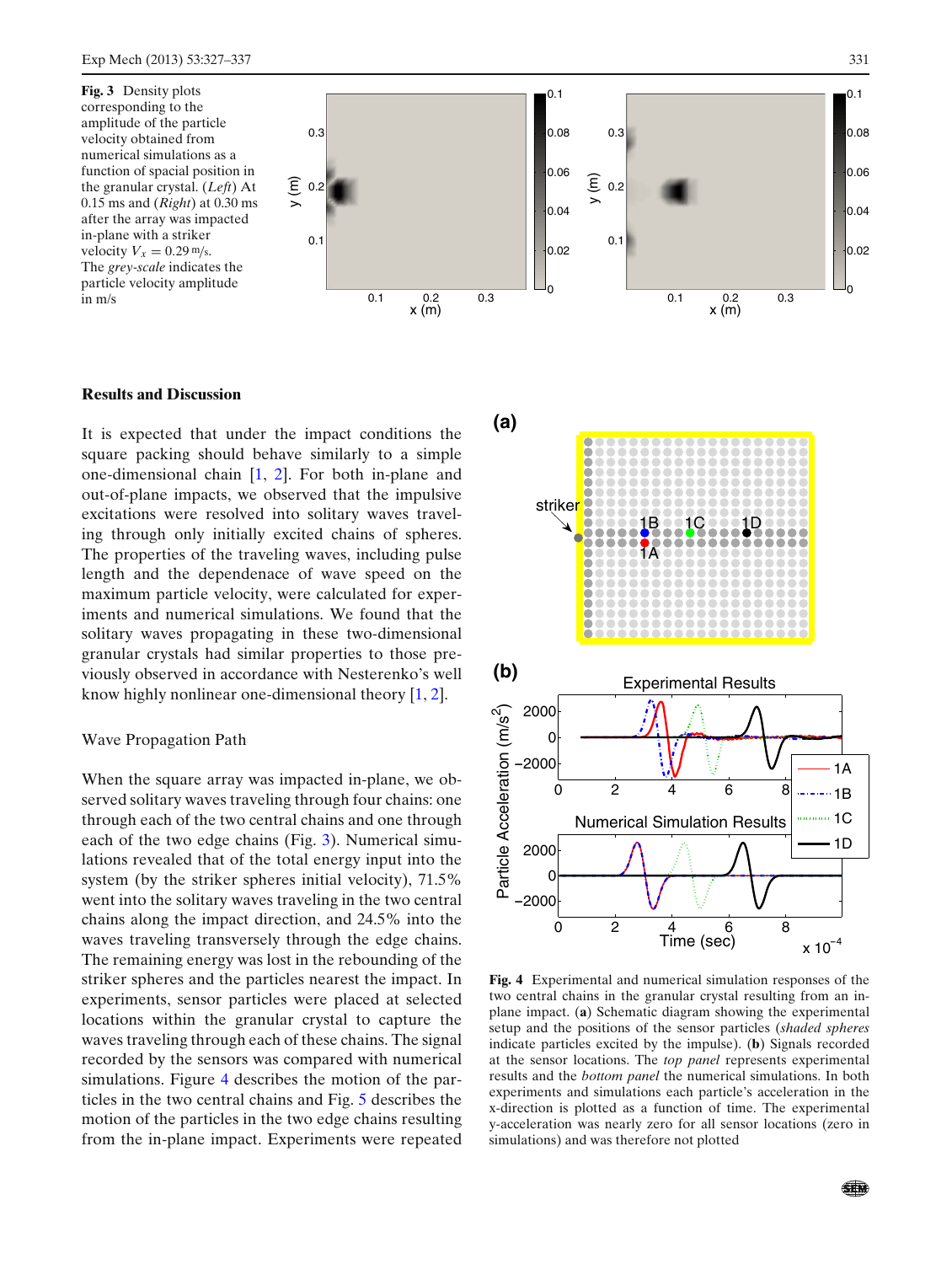<span id="page-5-0"></span>

**Fig. 5** Experimental and numerical simulation responses of the two edge chains in the granular crystal resulting from an in-plane impact. (**a**) Schematic diagram showing the experimental setup and the positions of the sensor particles (*shaded spheres* indicate particles excited by the impulse). (**b**) Signals recorded at the sensor locations. The *top panel* represents experimental results and the *bottom panel* the numerical simulations. In both experiments and simulations the particle's acceleration obtained from sensors 2A, 2B, and 2C in the negative y-direction is plotted as a function of time. The experimental x-acceleration was nearly zero for all sensor locations (zero in simulations) and was therefore not plotted. The signal plotted for sensor 2D includes the total magnitude of the x- and y-particle acceleration

15 times for each sensor configuration, with an average striker velocity of  $V_x = 0.29$  m/s.

To capture the waves traveling through the central chains after the in-plane impact, sensors 1A and 1B were located six particles from the impact in each of the two central chains. Additional sensors were placed in one of the central chains at ten and fifteen particles from the impact (sensors 1C and 1D in Fig.  $4(a)$  $4(a)$ ). Figure [4\(](#page-4-0)b) compares the experimental acceleration recorded at these sensor locations with those obtained from numerical simulations. Due to the systems symmetry, we expected an identical response for sensors

SEM

1A and 1B in the central chains. However, slight variations in signal arrival times and amplitudes were observed in experiments. These variations were most likely an effect of imperfect striker impacts. If the striker does not impact each of the two edge spheres simultaneously (because of slight misalignment) the result should be a slight time delay and uneven force transmission between adjacent chains, similar to what was observed in experiments. In the central chain, the difference in time of arrival of peak particle acceleration  $(t_{\text{peak}} (1B) - t_{\text{peak}} (1A))$  was  $-21(\pm 68)$  microseconds and the percent difference in peak acceleration of sensor 1*A* with respect to sensor 1*B* was  $4\%(\pm 10\%)$ . The experimental results shown in Fig. [4\(](#page-4-0)b) best represent the average response of the system from the 15 repeated experiments (this signal most closely represent the mean values for both peak arrival time and percent amplitude of the mentioned sensor pairs).

To capture the waves traveling transversely through the two edge chains after the in-plane impact, sensors 2A and 2B were placed five particles from the impact in each of the two edge chains and another sensor was placed in one of the edge chains at eight particles from the impact  $(2C \text{ in Fig. } 5(a))$ . Additionally, we placed a sensor particle several diameters away from the waves traveling through both the central and edge chains (sensor 2D in Fig.  $5(b)$ ) to determine if existing imperfections in the granular crystal allowed for deviations from the expected wave propagation paths. For the edge chains, the difference in time of arrival of peak particle acceleration  $(t_{\text{peak}}(2B)$  –  $t_{\text{peak}}(2A)$ ) was  $-0.50(\pm 6.5)$  microseconds and the percent difference in peak acceleration of sensor 2*A* with respect to sensor  $2B$  was  $-7\%(\pm 18\%)$ . The experimental results shown in Fig.  $5(b)$  best represent the average response of the system from the 15 repeated experiments in terms of the relative arrival times and amplitudes at sensor locations 2A and 2B. We observed, as expected, that the sensor away from the traveling waves (sensor 2D) was not measurably excited by the impact (Fig. 5).

Experiments and numerical simulations were performed also for crystals excited by out-of-plane impacts. Results from this analysis are reported in Figs. [6](#page-6-0) and [7.](#page-6-0) In this configuration, we observed identical solitary waves traveling through the 8 central chains of the granular crystal, forming cross-shaped propagation beams (Fig. [6\)](#page-6-0). Numerical simulations revealed that of the total energy input into the system (by the striker spheres initial velocity), 44.3% went into the solitary waves traveling in the eight central chains, 8.0% was lost in the rebounding of the striker particles, 47.7% was lost in the rebound of the four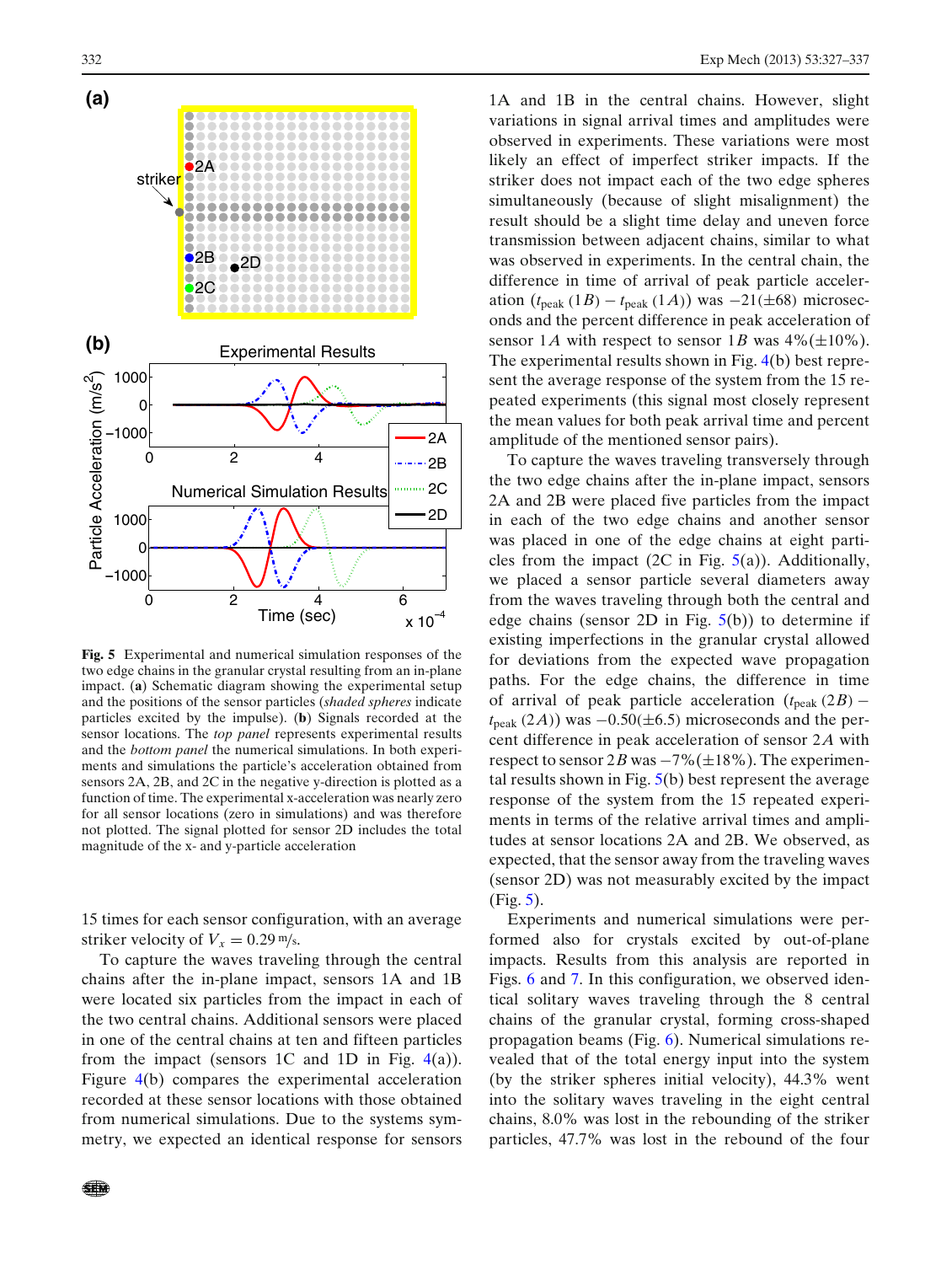

<span id="page-6-0"></span>

initially impacted central spheres. Sensors 3A and 3B were placed six particles from the out-of-plane impact in two of the central chains and sensor 3C was located eight particles from the impact in one of the central chains (Fig.  $7(a)$ ). To determine if existing experimental imperfections in the granular crystal allowed for deviations from the expected wave propagation paths, we positioned an additional sensor (sensor 3D in Fig.  $7(a)$ ) five particles away from the central chains of the crystal. The particle acceleration measured by the sensors and their motion was compared with numerical simulations (Fig. 7). Experiments were repeated 15 times, with an average striker velocity of  $V_z =$  $-0.65 \frac{\text{m}}{\text{s}}$ .

Slight variations in solitary wave amplitudes and arrival times were again observed between adjacent spheres in experiments. The difference in time of arrival of peak particle acceleration  $(t_{\text{peak}}(3B)$  $t_{\text{peak}}(3A)$ ) was on average 25( $\pm$ 54) microseconds and the percent difference in peak acceleration of sensor 3A with respect to sensor 3B was  $1\%(\pm 42\%)$ . The experiments plotted in Fig. 7 most closely represent the average response of the system. As with the inplane impact, we observed that the sensor away from the traveling waves was not measurably affected by the waves traveling in the central chains. The lack of particle motion at sensors 2D (Fig. [5\)](#page-5-0) and 3D (Fig. 7) and the good agreement with simulation and experimental results indicate that any existing deviations from the granular crystal's ideal contact lattice were not significant enough to leak energy from excited chains or to prevent the observed solitary waves from forming.

The presence of dissipation is evident in the experimental results. This leads to an observable discrepancy in the wave amplitude between the signal recorded in experiments and in numerical simulations (that do not include dissipative losses). In highly nonlinear systems, the wave propagation speed is a function of the wave amplitude. As a consequence, the noticeable travel



**Fig. 7** Experimental and numerical simulation responses of the central chains in the granular crystal resulting from an out-ofplane impact. (**a**) Schematic diagram showing the experimental setup and the positions of the sensor particles (*shaded spheres* indicate particles excited by the impulse). (**b**) Signals recorded at the sensor locations. The *top panel* represents experimental results and the *bottom panel* the numerical simulations. In both simulations and experiments the particle's acceleration in the negative y-direction is plotted as a function of time. The experimental x-acceleration was nearly zero for all sensor locations (zero in simulations) and was therefore not plotted. The signal plotted for sensor 3D includes the total magnitude of the x- and y-particle acceleration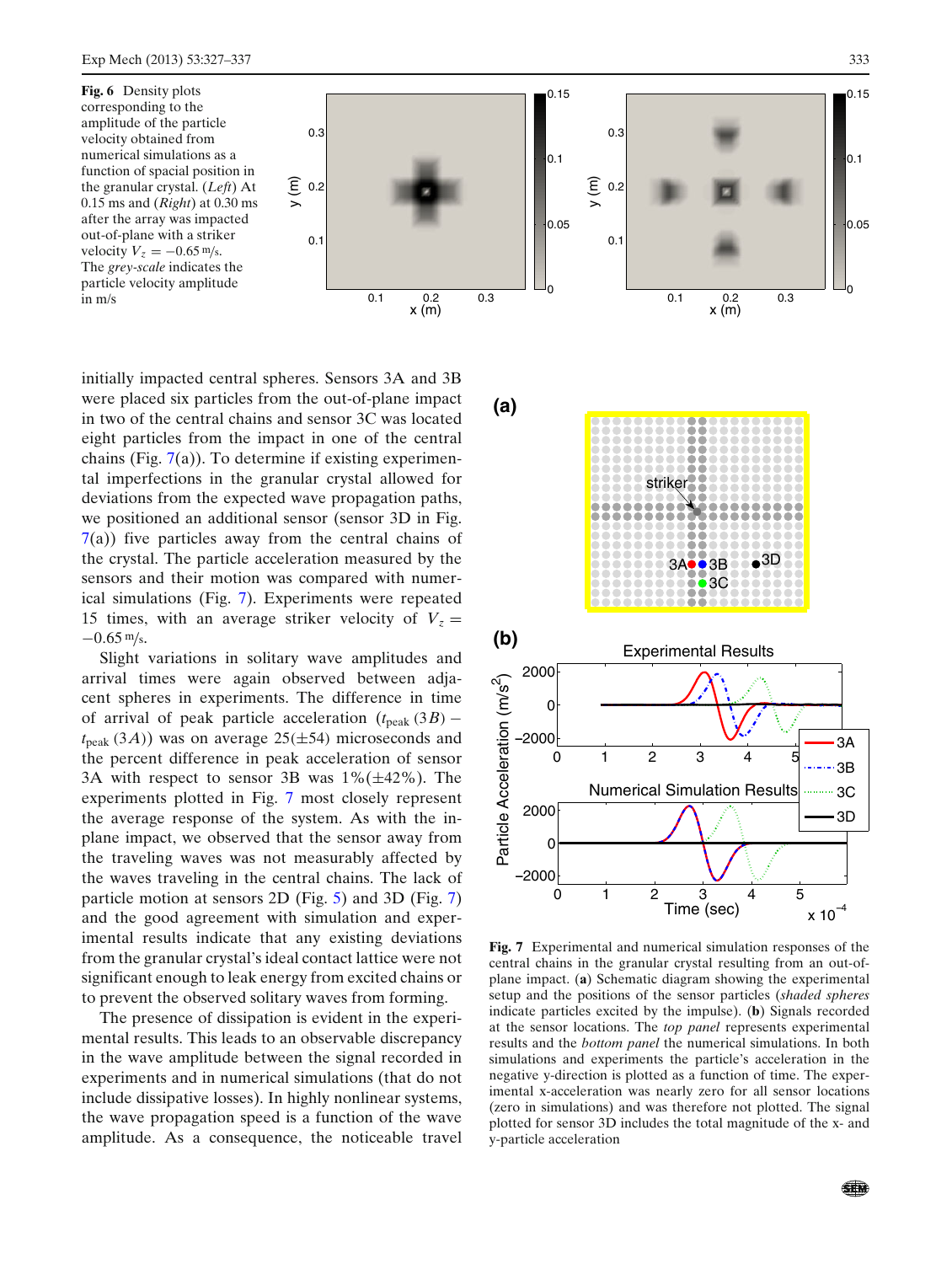<span id="page-7-0"></span>time difference observed between the pulses recorded experimentally and the ones obtained from numerical simulations can be also attributed to the signal attenuation due to dissipation. We observed significantly more dissipation in the waves traveling through the edge chains (Fig. [5\)](#page-5-0) compared with those traveling through central chains in the granular crystal (Figs. [4](#page-4-0) and [7\)](#page-6-0). This difference could be attributed to the fact that edge particles are in contact with two walls (side and bottom), compared to only one wall (bottom) for internal particles, introducing more friction and increasing the rate of amplitude decay.

## Particle Velocity - Wave Speed Scaling Relation

A scaling relation between the particle velocity and the propagating wave speed was determined by separately inspecting the waves traveling through each of the chains involved in the signal propagation. The results were compared with the scaling relationship available from the one-dimensional highly nonlinear wave theory [\[1](#page-9-0), [2\]](#page-9-0). To determine the experimental particle velocity, we numerically integrated the measured particle acceleration. The peak value of the particle velocity was then plotted against the calculated wave speed for a variety of striker velocities (see the points in Figs. 8, 9, and 10). We compared the experimental values with data computed with our discrete element model, performing simulations for different striker velocities.



**Fig. 8** Wave speed vs. maximum particle velocity for the central chains when the system is impacted in-plane. The *squares* denote tests for sensor locations 1B and 1C, while the *stars* denote tests when sensors are moved to the adjacent chain (1A and the respective neighboring particle of 1C, location  $X_{15}Y_{10}$ ). Results of the linear regression on the log-log data for both experiments and simulations are shown (with 95% confidence intervals)



**Fig. 9** Wave speed vs. maximum particle velocity for the edge chains when the system is impacted in-plane. The *squares* denote tests for sensor locations 2B and 2C, while the *stars* denote tests when sensors are moved to the opposite chain (2A and the respective neighboring particle of 2C, location  $X_1Y_{18}$ ). Results of the linear regression on the log-log data for both experiments and simulations are shown (with 95% confidence intervals)

The experimental peak particle velocities (Figs. 8– 10) were calculated by averaging the peak values from the sensor pairs. The plotted experimental wave speed was calculated from the time of flight between the two sensors' peak velocities (t) and the distance between the sensor particles' centers (d). Error bars in the wave speed direction were calculated based on bead tolerances ( $\pm 0.01$  mm,  $\Delta d$ ) and the sampling



**Fig. 10** Wave speed vs. maximum particle velocity for the central chains when the system is impacted out-of-plane. The *squares* denote tests for sensor locations 3B and 3C, while the *stars* denote tests when sensors are moved to the adjacent chain (3A and the respective neighboring particle of 3C, location  $X_{10}Y_3$ ). Results of the linear regression on the log-log data for both experiments and simulations are shown (with 95% confidence intervals)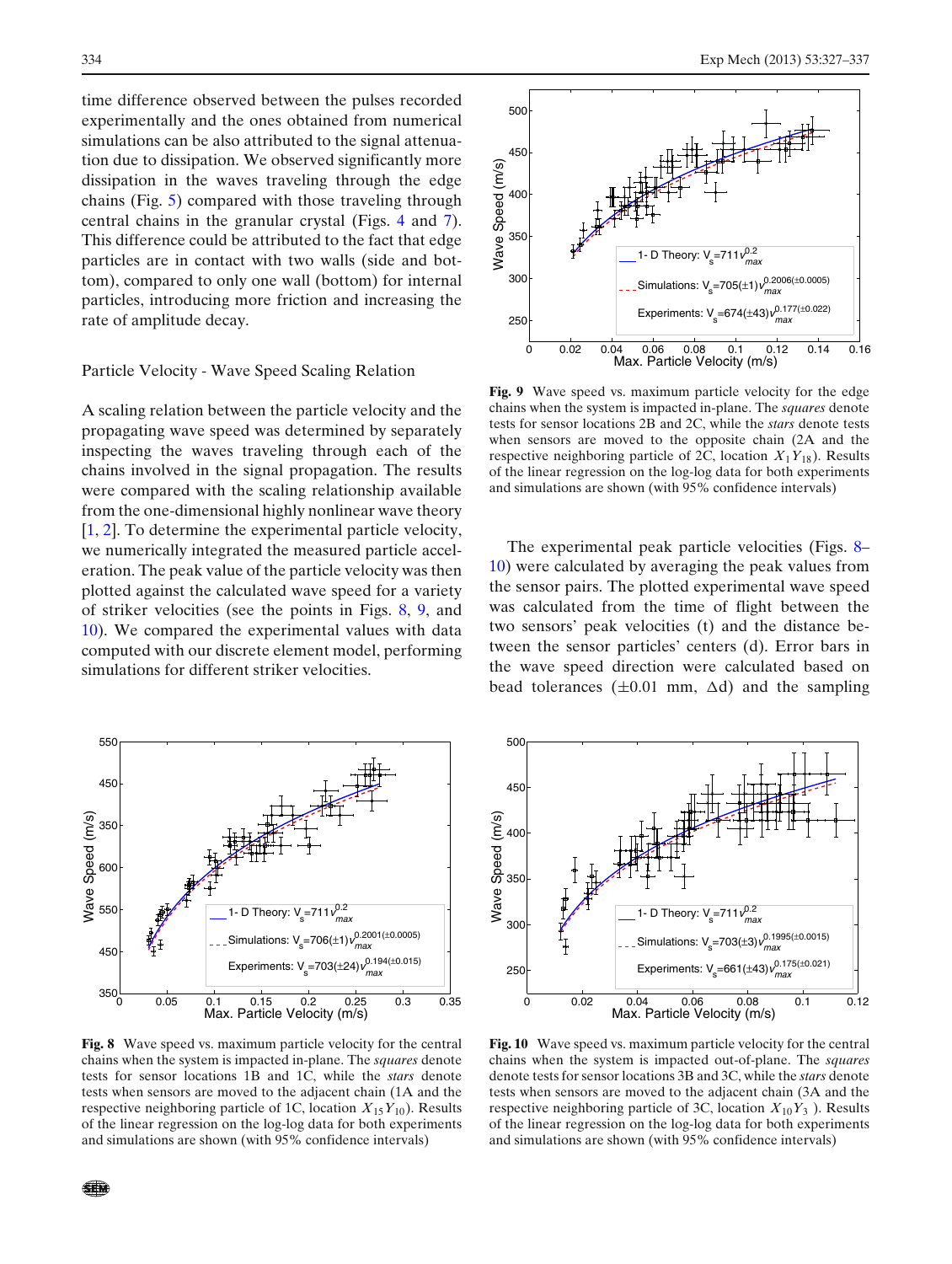rate (2 microseconds between data points,  $\Delta t$ ). Since wave speed,  $V_s$ , is d/t, we can write  $\frac{dV_s}{V_s} = \frac{\frac{\partial V_s}{\partial t} dt + \frac{\partial V_s}{\partial d}}{\frac{d}{t}} dt$ or letting  $dx \rightarrow \Delta x$ , we get error bars extending in each direction with length  $\Delta V_s = (\frac{\Delta t}{t} + \frac{\Delta d}{d}) \cdot V_s$ . In the maximum particle velocity direction, error bars were calculated based on uncertainty in the sensors' calibration factors (3%,  $\Delta K$ ) and sensor misalignment (it was conservatively assumed that sensors could be aligned, by hand, within 10 degrees of the true x-, y-, and zdirections,  $\Delta V$ ). Similarly, since acceleration, *a*, is V/K, we can again get the integrated velocity error bar length in each direction from  $\Delta a = (\frac{\Delta V}{V} + \frac{\Delta K}{K}) \cdot a$ . Here V represents the measured voltage from accelerometers and K the calibration factor. The error bars did not take into account phenomenon such as the presence of gaps in the granular crystal, which could explain data points residing far from the theoretical and simulation lines.

A linear regression was performed for both numerical simulations and experimental data points (on a loglog scale) to determine the amplitude-wave speed relationship for traveling waves due to both the in-plane and out-of-plane impacts (Figs. [8–10\)](#page-7-0). We observed that the wave behavior in this simple two-dimensional system generally follows the same  $\tilde{V}_s \alpha v_{\text{max}}^{1/s}$  relationship that was derived for one-dimensional systems [\[2\]](#page-9-0).

## Pulse Length

The wavelength of the observed solitary waves was calculated by separately inspecting the waves traveling through each of the chains described above. In experiments, we calculated the solitary wave length following two approaches. The values obtained were then compared with one-dimensional theoretical values. In the first approach we fit the experimental signals to the theoretical waveforms [\[1,](#page-9-0) [2\]](#page-9-0). In the second approach, we directly calculated the wavelength at half maximum amplitude (full width at half maximum values).

From Nesterenko's one-dimensional theory the particle velocity profile in a highly nonlinear chain of spheres approximately follows equation [\(2\)](#page-1-0), thus the acceleration profile follows  $a =$  $V_s$  ( $\frac{5V_s^2}{2c^2}$ )<sup>2</sup>  $\frac{\sqrt{10}}{10R}$  cos<sup>3</sup> ( $\frac{\sqrt{10}}{10R}$ *x*) sin( $\frac{\sqrt{10}}{10R}$ *x*). The normalized experimental acceleration data was fit (in a nonlinear least squares sense) to the waveform,  $a =$  $\cos^3(\frac{2\pi(t-t_o)}{\lambda})\sin(\frac{2\pi(t-t_o)}{\lambda})$ , with fitting parameters  $t_o$  and λ, and the solitary wavelength was then calculated as  $\lambda/2$ . For comparison, the integrated velocity profiles were also fit to the more familiar  $v = \cos^4(\frac{2\pi(t-t_0)}{\lambda})$ waveform, and the wavelength was again calculated as  $\lambda/2$ . The calculated wavelengths were multiplied by the measured wave speed to obtain the wavelength in units of length. The comparison with one-dimensional theory, numerical simulations, and experiments of the fitted wavelength can be seen in Fig.  $11(a)$  and (b). The comparison of wavelength at half maximum amplitude for one-dimensional theory, numerical simulations, and experiments can be seen in Fig.  $11(c)$  and (d), where the full width at half maximum values of the acceleration and velocity waveforms are plotted as a function of distance from impact, respectively.

In general, the experimental wavelengths are in reasonable agreement with the numerical simulations. There is a clear discrepancy between the theoretical wavelength (based on the wave shape given by equation [\(1\)](#page-1-0)), and the stabilized waveform from numerical simulations. However, a similar decrease (approximately 13%) in the full width at half maximum values can also be seen when comparing Chatterjee's [\[7](#page-9-0)] asymptotic solution for the shape of the solitary wave with Nesterenko's theory (equation [\(2\)](#page-1-0)). In simulations, it appears that the wave reaches a stable waveform after



**Fig. 11** Wavelength of the solitary wave as a function of distance from the impact (N). The *dotted lines* represent the theoretical values from Nesterenko's long wavelength approximation and the *solid lines* represent a smoothed curve through simulation data. *Circles* represent data from sensor locations 1C and 1D (Fig. [4\)](#page-4-0) and *squares* represent data from sensor locations 2B and 2C (Fig. [5\)](#page-5-0) after the array was impacted in-plane. The *crosses* represent data from sensor locations 3B and 3C (Fig. [7\)](#page-6-0) after the array was impacted out-of-plane. (**a**) Wavelength calculated by fitting the acceleration curves to Nesterenko's waveform. (**b**) Wavelength calculated by fitting the (integrated) velocity curves to Nesterenko's waveform (equation [\(2\)](#page-1-0)). (**c**) Wavelength at half maximum amplitude directly calculated from the acceleration profiles. (**d**) Wavelength at half maximum amplitude directly calculated from the (integrated) velocity data. *Error bars* extend two standard deviations from the mean values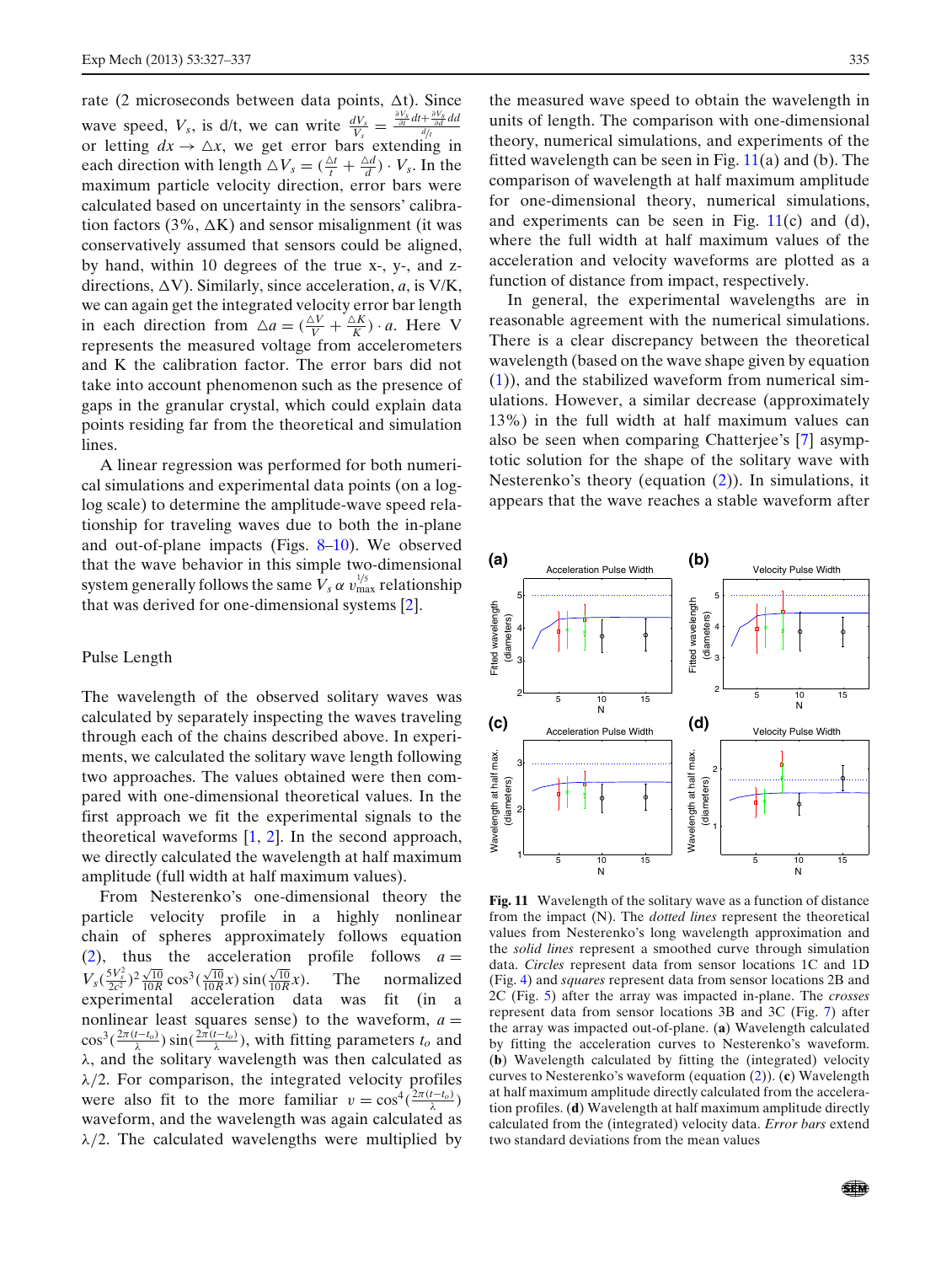<span id="page-9-0"></span>traveling through roughly five or six particles from the impact location. In experiments, the pulse temporal length is observed to increase with increasing distance from the point of impact. This effect can be related to the presence of dissipation.

## **Conclusions**

We developed a new experimental measurement technique for measuring the multi-directional acceleration of particles in a granular crystal. We demonstrated good agreement between experimental results and numerical simulation results based on a Hertzian discrete particle model. We observed that when the two-dimensional square packing of steel spheres was impacted in-plane (between two edge particles) or out-of-plane (simultaneously impacting four central particles), the impulsive excitation was resolved into solitary waves traveling only down initially excited chains. We observed that deviations from the granular crystal's ideal contact lattice were not significant enough to prevent the formation and propagation of solitary waves, with no or minor energy lost in the excitation of adjacent chains of particles. The observed solitary waves appeared to have comparable (Hertzian) properties to the extensively studied solitary waves traveling in an uncompressed, one-dimensional chain of spheres. These finding can be used in the design of new materials with controllable dynamic properties.

**Acknowledgements** We thank Dr. A. Spadoni for his suggestions in the design of the confining box used in experiments. We also thank R. Giordano and A. Esposito for their preliminary work on the subject. This work was supported by an award from the Department of Energy Office of Science (DOE SCGF) and the Army Research Office MURI (Dr. David Stepp).

## **References**

- 1. Nesterenko V (1983) Propagation of nonlinear compression pulses in granular media. J Appl Mech Tech Phys 24:733
- 2. Nesterenko VF (2001) Dynamics of heterogeneous materials. Springer, New York
- 3. Lazaridi A, Nesterenko V (1985) Observation of a new type of solitary waves in a one-dimensional granular medium. J Appl Mech Tech Phys 26:405
- 4. Coste C, Falcon E, Fauve S (1997) Solitary waves in a chain of beads under Hertz contact. Phys Rev E 56:6104
- 5. Coste C, Gilles B (1999) On the validity of Hertz contact law for granular material acoustics. Eur Phys J B 7:155
- 6. Daraio C, Nesterenko VF, Herbold EB, Jin S (2005) Strongly nonlinear waves in a chain of Teflon beads. Phys Rev E 72:016603
- 7. Chatterjee A (1999) Asymptotic solution for solitary waves in a chain of elastic spheres. Phys Rev E 59:5912
- 8. Nakagawa M, Agui J, Wu D, Extramiana D (2003) Impulse dispersion in a tapered granular chain. Granul Matter 4: 167
- 9. Sen S, Manciu F, Manciu M (2001) Thermalizing an impulse. Physica A 299:551
- 10. Nesterenko V, Lazaridi A, Sibiryakov E (1995) The decay of soliton at the contact of two "acoustic vacuums". J Appl Mech Tech Phys 36:166
- 11. Vergara L (2005) Scattering of solitary waves from interfaces in granular media. Phys Rev Lett 95:108002
- 12. Nesterenko V, Daraio C, Herbold E, Jin S (2005) Anomalous wave reflection at the interface of two strongly nonlinear granular media. Phys Rev Lett 95:158702
- 13. Job S, Melo F, Sokolow A, Sen S (2007) Solitary wave trains in granular chains: experiments, theory and simulations. Granul Matter 10:13
- 14. Hascoët E, Herrmann H, Loreto V (1999) Shock propagation in a granular chain. Phys Rev E 59:3202
- 15. Job S, Santibanez F, Tapia F, Melo F (2009) Wave localization in strongly nonlinear Hertzian chains with mass defect. Phys Rev E 80:25602
- 16. Job S, Melo F, Sokolow A, Sen S (2005) How Hertzian solitary waves interact with boundaries in a 1D granular medium. Phys Rev Lett 94:178002
- 17. Daraio C, Nesterenko V, Herbold E, Jin S (2006) Energy trapping and shock disintegration in a composite granular medium. Phys Rev Lett 96:058002
- 18. Hinch E, Saint-Jean S (1999) The fragmentation of a line of balls by an impact. Proc R Soc Lond A 455:3201
- 19. Manciu M, Sen S, Hurd A (2000) Crossing of identical solitary waves in a chain of elastic beads. Phys Rev E 63: 016614
- 20. Daraio C, Nesterenko V, Herbold E, Jin S (2006) Tunability of solitary wave properties in one-dimensional strongly nonlinear phononic crystals. Phys Rev E 73:026610
- 21. Sinkovits R, Sen S (2003) Nonlinear dynamics in granular columns. Phys Rev Lett 74:2686
- 22. Gilles B, Coste C (2003) Low-frequency behavior of beads constrained on a lattice. Phys Rev Lett 90:174302
- 23. Velický B, Caroli C (2002) Pressure dependence of the sound velocity in a two-dimensional lattice of Hertz–Mindlin balls: mean-field description. Phys Rev E 65(2):021307
- 24. Goddard J (1990) Nonlinear elasticity and pressuredependent wave speeds in granular media. Proc R Soc Lond, A Math Phys Sci 430:105
- 25. Zhu Y, Shukla A, Sadd M (1996) The effect of microstructural fabric on dynamic load transfer in two dimensional assemblies of elliptical particles. J Mech Phys Solids 44: 1283
- 26. Sadd M, Gao J, Shukla A (1997) Numerical analysis of wave propagation through assemblies of elliptical particles. Comput Geotech 20:323
- 27. Nishida M, Tanaka K, Ishida T (2009) DEM simulation of wave propagation in two-dimensional ordered array of particles. Shock Waves 815:357
- 28. Nishida M, Tanaka Y (2010) DEM simulations and experiments for projectile impacting two-dimensional particle packings including dissimilar material layers. Granul Matter 12:357
- 29. Merkel A, Tournat V, Gusev V (2010) Elastic waves in noncohesive frictionless granular crystals. Ultrasonics 50:133
- 30. Sen S, Sinkovits R (1996) Sound propagation in impure granular columns. Phys Rev E 54:6857
- 31. Sadd M, Tai Q, Shukla A (1993) Contact law effects on wave propagation in particulate materials using distinct element modeling. Int J Non-Linear Mech 28:251